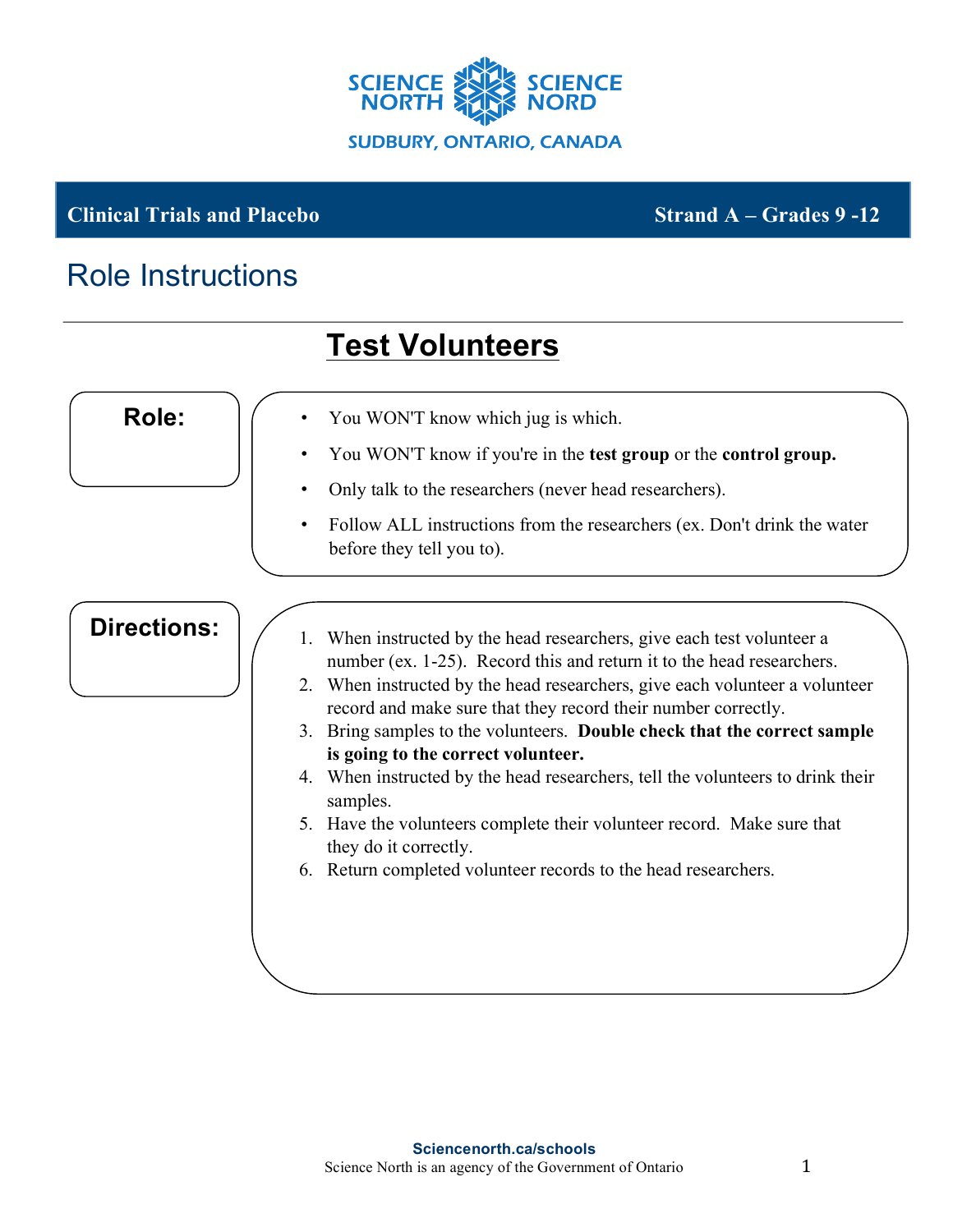| <b>Role:</b>       | Know which jug contains tap water and which contains bottled water.                                                                                                                              |
|--------------------|--------------------------------------------------------------------------------------------------------------------------------------------------------------------------------------------------|
|                    | Only talk to researchers (never test volunteers).                                                                                                                                                |
|                    | Split up the groups randomly.                                                                                                                                                                    |
|                    | Make sure a 'Control Group' exists.                                                                                                                                                              |
|                    | Tally up the results.                                                                                                                                                                            |
| <b>Directions:</b> |                                                                                                                                                                                                  |
|                    | 1. Find out from your teacher which jug contains tap water and which<br>contains bottled water.                                                                                                  |
|                    | 2. Have your researchers give your test volunteers numbers (ex. 1-25)<br>and hand out one volunteer record to each test volunteer.                                                               |
|                    | 3. Organize Test Groups:<br>Without telling or moving <i>anyone</i> , secretly split the test volunteers<br>into two groups. Put half in the test group and half in the control                  |
|                    | group. Decide this randomly.<br>4. Set Up Your Samples:<br>Each person in the test group should get a cup with water from jug<br>"A" and a cup with water from jug "B". These cups should be     |
|                    | properly labeled.<br>Each person in the control group also gets two cups labeled "A" and<br>"B" but secretly fill <b>both</b> cups from the same jug (record whether it<br>was jug $A$ or $B$ ). |
|                    | As you prepare samples, have them brought to the correct test<br>volunteer by your researchers.                                                                                                  |
|                    | 5. Instruct your researchers to tell the test volunteers to drink and<br>record their responses on their volunteer record. Have the records<br>collected and brought to you.                     |
|                    | 6. Tally the results.                                                                                                                                                                            |
|                    | 7. Inform the test volunteers what group they were in, reveal which<br>jug was which, and report the results.                                                                                    |